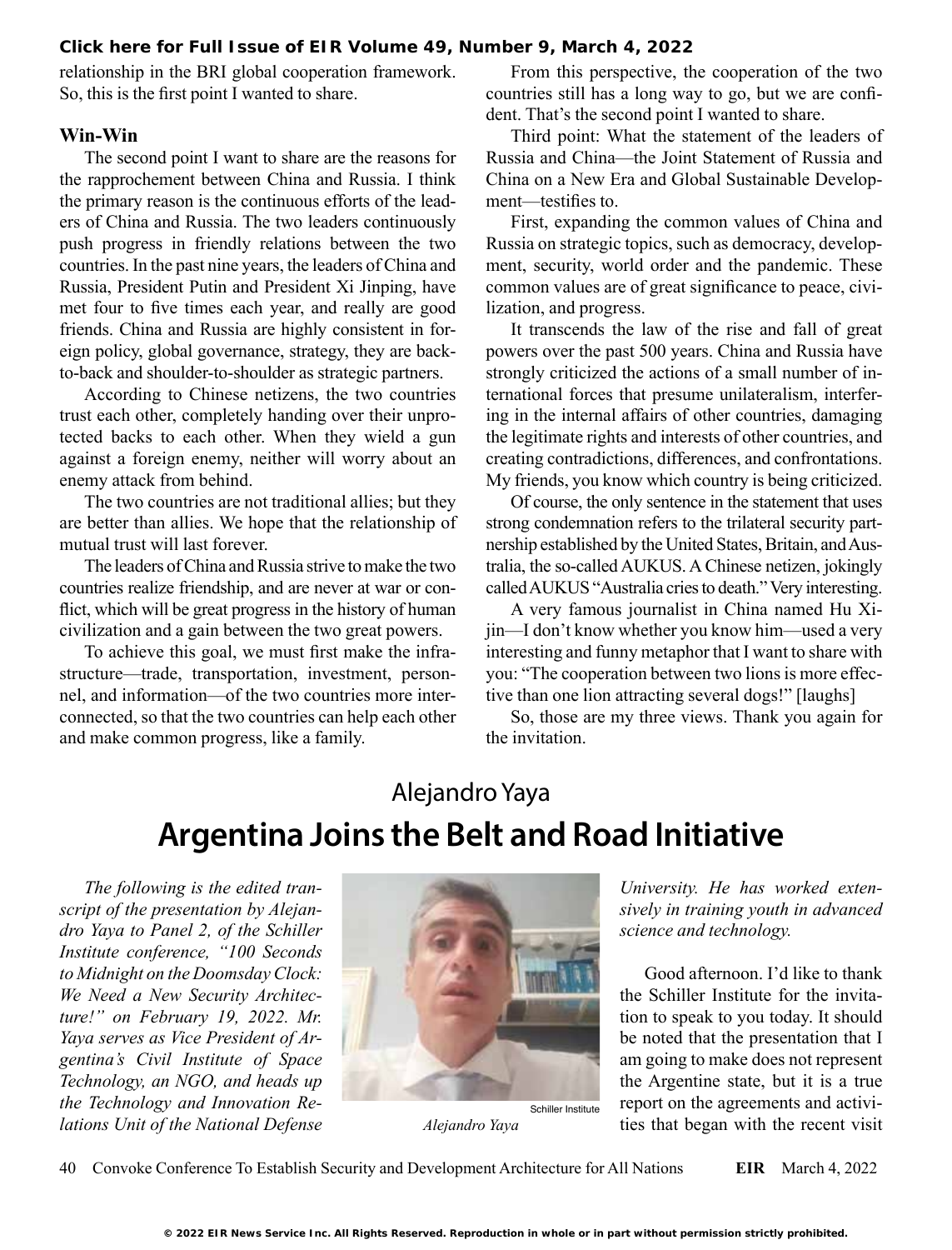of our president, Alberto Fernández, both to the Russian Federation and the People's Republic of China.

I will report on concrete facts about Argentina's bilateral relationship and its joining the New Silk Road, and I will explain what kind of investments will occur in the field of infrastructure in general terms, and strategic infrastructure. I will also comment on what issues Argentina should take into account in order to promote and take advantage of this new beginning of a bilateral relationship which, just to be clear, already had the beginnings of opportunities, but which were not acted on as rapidly as they should have been.

#### **Rail Networks and Electrical Power**

On the issue of rail infrastructure, one of the strong points of these agreements that are being carried out has to do with the rehabilitation of the Argentine rail system, in particular the one known as Belgrano Cargas. Likewise, for the rail network of the San Martin line, and that of the Roca line. This includes a modernization plan for the rail networks. The funds to be used will purchase rolling stock from Chinese companies, and to improve the network. This will extend to works that will benefit cargo activities in 13 provinces of the Argentine republic….

Just to give you an idea, the branch lines to be improved that I mentioned, will be restored and we will reestablish trade and cargo transport routes, but in a different way. They will run both north-south, and also east-west.

We're talking about sums reaching \$5 billion.

There is part of one project that should have gotten off the ground in early 2020, which is known as the Pacific Branch. That branch is defined by the idea of the Belt and Road, and was adapted to Argentine needs by the Chinese side. Just to give you an idea, we are talking about a project, including the first section and related works, with financing of some 800 million dollars.

Another important aspect of President Fernandez's visit to the Russian Federation is related to this matter of railroads. In this context, it is likely that our relations will also be strengthened by Russian production of railroad locomotives and cars.

Likewise, there are agreements related to hydroelectric plants in Santa Cruz. I'm referring to the Nestor Carlos Kirchner hydroelectric complex. It is being negotiated by the government of the Province of Santa Cruz. China has already sent some \$1.35 billion out of a total of approximately \$4.714 billion projected to complete the project. It's important that when the project is completed and it enters operation, that that is

when the credit repayment arrangement begins. In this case, our President will have to reach an agreement to extend and improve the payment terms.

There are also projects under consideration for other hydroelectric plants, in the provinces of Tucuman and Catamarca.

Another part of the deals, and I believe this will be of great interest to the Schiller Institute, is the nuclear chapter. I'm happy to report that work will begin on the Atucha nuclear plant, on the third Atucha nuclear plant. What is being purchased is a Hualong plant, based on enriched uranium and light water technology. This is different than the nuclear plants we now have in Argentina, which are based on the Canadian CANDU system of heavy water and natural uranium. Nonetheless, although there has been some controversy about this, it is the case that Argentina will be trained in this new kind of technology, which is important, because it is something we lack. China is using this Hualong technology to strengthen its nuclear plants, because there are only two of this kind in the world and this would be the third plant of this kind.

What I would like to be clear about is that Argentina should not give up its natural uranium line, or the CANDU system, but develop this new one as well. We are already working on the fifth nuclear plant—I'd like to correct myself on this: the Chinese plant will be the fourth plant and there will another CANDU one which will be the fifth. There are other projects related to nuclear energy.

#### **Space & Telecommunications**

Another important issue is that Argentina has a historic opportunity. In all of these projects that I've mentioned, the Peoples Republic of China is open to transfer of technology and exchange of knowledge. What Argentina obviously should do is to pressure and ask for it in concrete and specific areas.

On the issue of space and telecommunications, these are also important—very important—chapters of the agreements which we have reached. We should mention the agreements that are being reached with Huawei for the construction of 5-G technology infrastructure. It's also important here that professional groupings and entities be involved in establishing the standards and measures to be adopted in our country.

I should mention that, in our search of 5-G technologies, there haven't been any counter-offers from other countries, such as the EU and the United States. The same holds for almost all the fields that I have mentioned. As regards industrial production for the 5-G net-